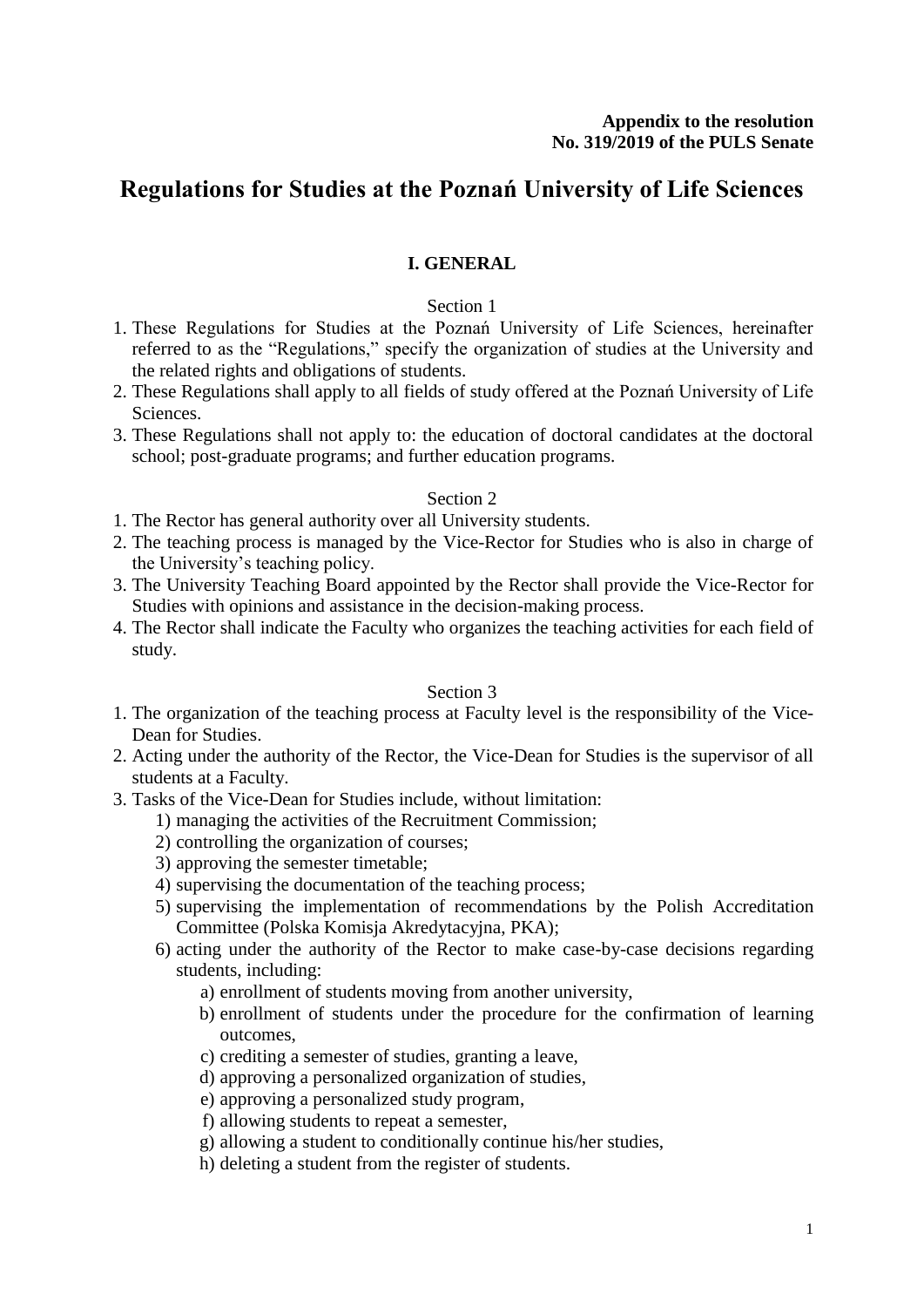4. The Field of Study Program Board, appointed by the Rector upon request of the Dean, shall provide the Vice-Dean for Studies with substantive support. When appointing the Field of Study Program Board, the Rector shall designate the President of the Board.

### Section 4

- 1. Administrative and other individual decisions regarding the students are appealable to the Rector. Administrative decisions made by the Rector in first-instance procedures may be challenged by applying for a retrial of the case.
- 2. The appeal shall be served through the intermediary of the body who issued the challenged administrative decision in first-instance procedures, within fourteen days of delivery date.
- 3. The decision made by the Rector as a second-instance authority is final.

# Section 5

- 1. The following enrollment procedures are offered:
	- 1) recruitment;
	- 2) confirmation of learning outcomes;
	- 3) transfer from another university.
- 2. Enrollment means entering a candidate to the register of students.
- 3. Enrollment may be refused by way of an administrative decision appealable to the Rector.
- 4. The outcome of the enrollment procedure is public information.

# Section 6

An individual is enrolled as a student of the Poznań University of Life Sciences and is granted student's rights upon matriculation and taking the following oath:

*"Joining the community of the Poznań University of Life Sciences, being aware of the ideals and traditions of science, I solemnly undertake to:*

*- make consistent efforts to learn and improve my skills when preparing to serve the humanity,*

- *- develop my personality,*
- *- preserve the student's dignity and good reputation of the University,*
- *- respect University employees and students,*
- *- comply with applicable University regulations."*

# **II. STUDENT'S RIGHTS AND OBLIGATIONS**

#### Section 7

1. All University students are a self-governed community acting through its authorities, including:

1) the President;

- 2) the Resolution Authority referred to as the Student Government.
- 2. The Student Government is the exclusive representative of all University students.
- 3. At the University, the Student Government is active in dealing with student matters, including social and cultural aspects and accommodation.
- 4. The Student Government decides of the allocation of University funds dedicated to student matters. At least once in an academic year, the Student Government shall settle the funds and prepare a report on the allocation thereof, and shall publish it in the Public Information Bulletin (Biuletyn Informacji Publicznej, BIP) at the University's dedicated page.
- 5. The President of the Student Government is a member of the University Board.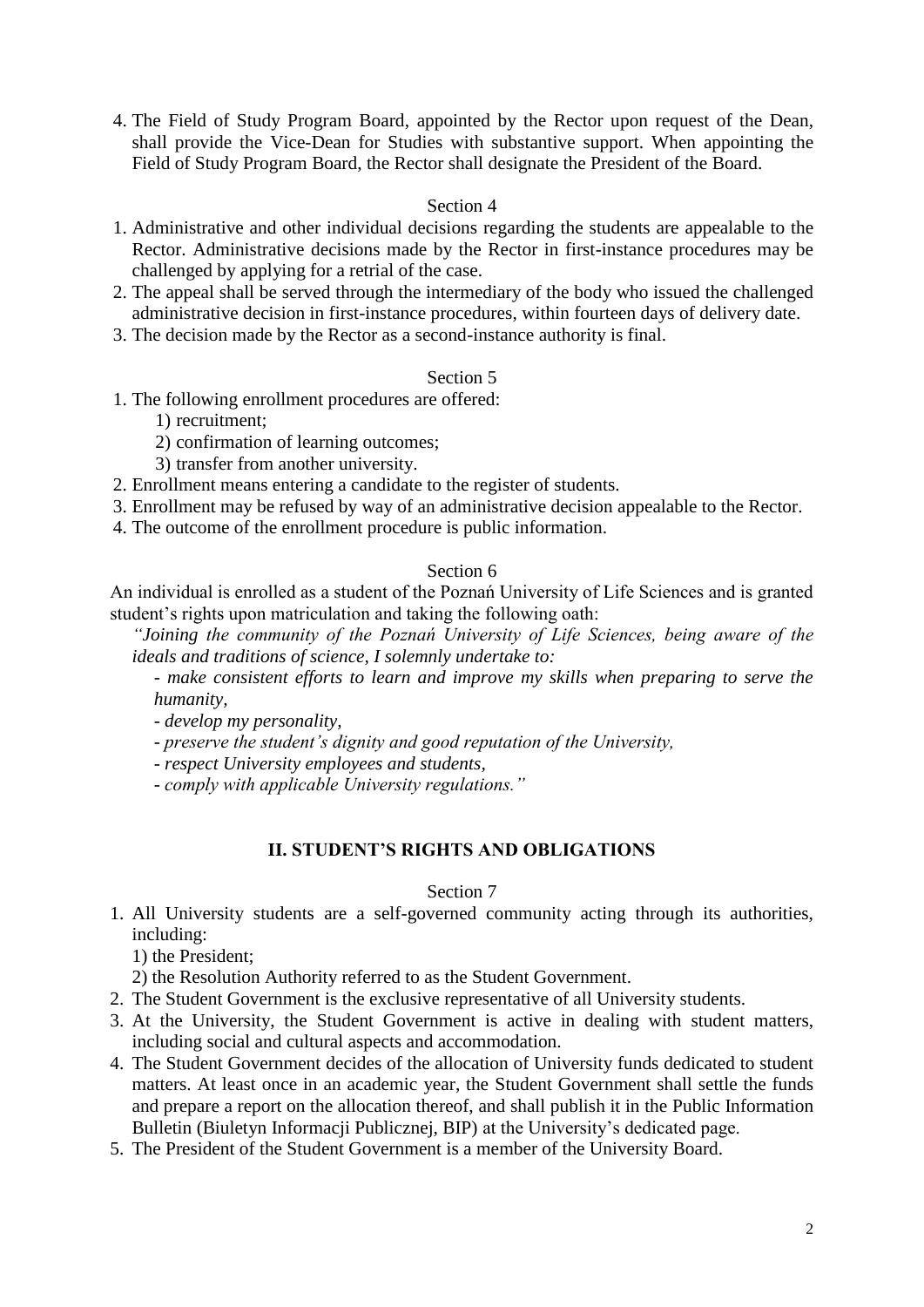6. The Student Government operates as provided for in the act and in the regulations which set forth its organization principles and operating methods.

### Section 8

The student shall have the right to, without limitation:

- 1) acquire knowledge in the area of his/her field of study, develop his/her personal scientific, cultural and sports orientation; for that purpose, the student may use the rooms, equipment and resources of the University and assistance from University employees and authorities;
- 2) express his/her opinion on matters of importance to students and to the University, including classes, by filling out a survey upon completion of each semester;
- 3) access the books, journals and scientific information;
- 4) protect his/her health, as provided for in separate regulations;
- 5) be granted with awards and honorable mentions;
- 6) participate in the elections of University bodies and other elections related to the higher education system, as provided for in the act and in the Statute of the Poznań University of Life Sciences;
- 7) participate in international programs such as Erasmus.

### Section 9

- 1. The students shall have the right to seek financial assistance and use dormitories as provided for in the act, in the regulations for student benefits and in dormitory regulations.
- 2. The regulations for student benefits shall be specified by the Rector in agreement with the Student Government.

- 1. The student may apply for:
	- 1) a maintenance grant;
	- 2) a disability grant;
	- 3) financial aid;
	- 4) the Rector's scholarship;
	- 5) a scholarship financed by local government entities;
	- 6) a scholarship for learning or sporting achievements, financed by a natural person or legal person other than a state or local government legal person.
- 2. The benefits referred to in Para. 1, items 1–4 shall be granted or refused under an administrative decision.
- 3. Upon request of the Student Government, the benefits referred to in Para. 1, items 1–4 shall be granted by the Scholarship Committee and the Scholarship Committee of Appeal. The Committees are mostly composed of students. The decision shall be signed by the Chairman of the Committee or by the Vice-Chairman of the Committee authorized by him/her.
- 4. If not compliant with the law, the decision of the Scholarship Committee or the Scholarship Committee of Appeal shall be repealed by the Rector under an administrative decision.
- 5. The minister's scholarship may be granted to a student who demonstrates considerable scientific or artistic achievements related to his/her studies, or considerable sporting achievements.
- 6. The student shall file the application for scholarship referred to in Para. 5 with the Vice-Dean for Studies in the form specified by the minister, together with documentary evidence of his/her achievements. The Vice-Dean for Studies shall deliver the application to the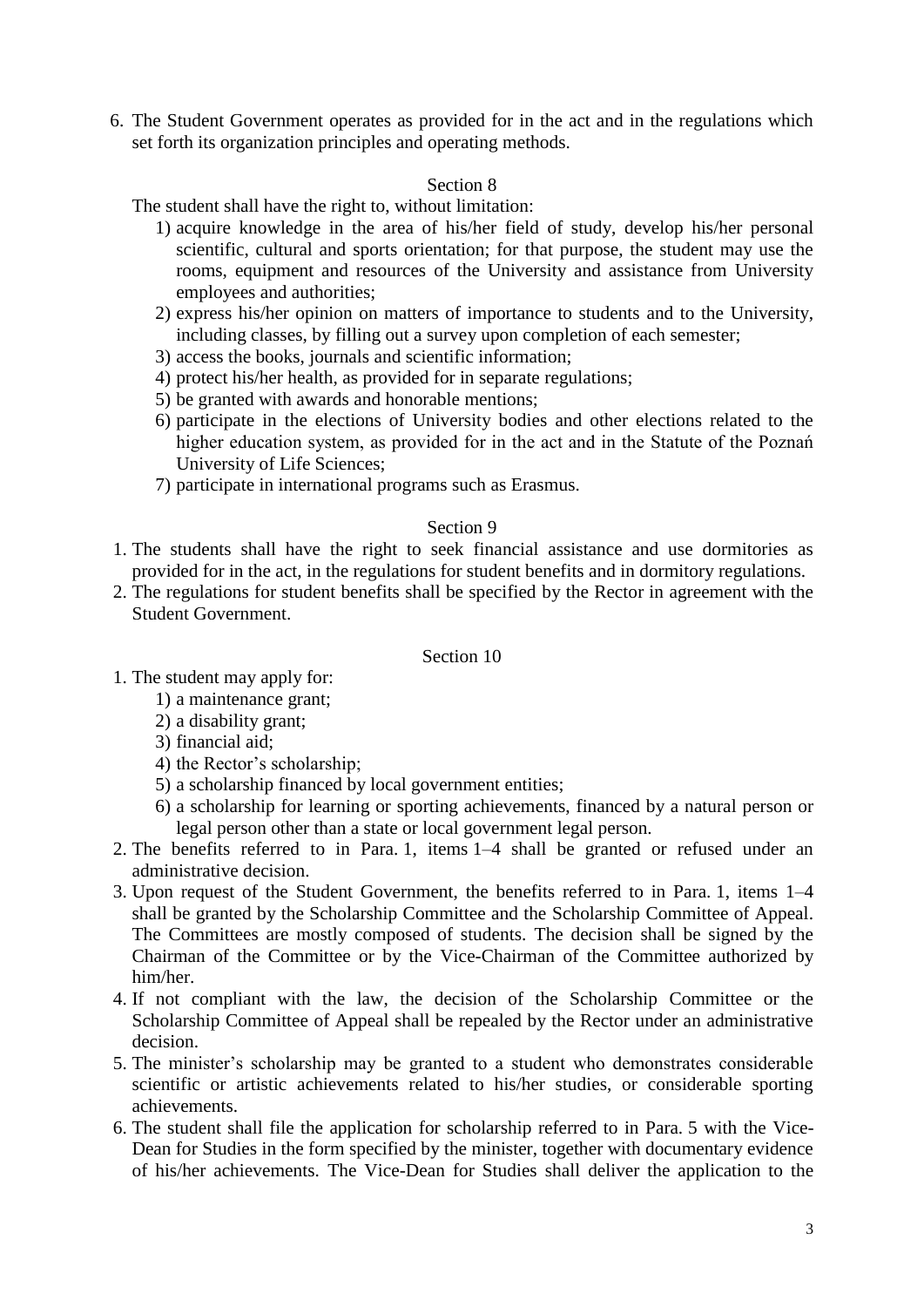Rector in order to submit it to the competent minister in charge of higher education and science.

# Section 11

- 1. The students shall have the right to associate in student organizations, including without limitation in research groups, artist groups and sport teams, under principles provided for in the act.
- 2. The Rector shall keep records of the University's student organizations.

### Section 12

- 1. The student shall have the right to transfer his/her ECTS credits and have it accepted, including credit for a part of the studies carried out at other domestic or foreign universities.
- 2. ECTS credits obtained outside the student's home university shall be accepted if the learning outcomes are found to be consistent based on syllabuses.
- 3. In the case of leave contemplated in Section 16, Para. 4, the student shall have the right to have his/her learning outcomes (as provided for in the study program) accepted. The principles for confirmation of learning outcomes shall be specified by the Vice-Dean for Studies.
- 4. The decisions on the transfer and acceptance of ECTS credits shall be made by the Vice-Dean for Studies.

### Section 13

- 1. Upon the student's request, and as approved by the Vice-Dean for Studies, a personalized organization of studies (without changes to the study program) is accepted.
- 2. The personalized organization of studies means individual timeframes for the fulfillment of educational duties (i.e. exams, credits, internships etc.) and the ability to choose a tutorial group.
- 3. Pregnant full-time students and parent full-time students cannot be denied permission to have a personalized organization of studies for a specific field of study and program until the completion of their studies.
- 4. If applied, the personalized organization of studies should not result in postponing the completion date of studies.

### Section 14

- 1. Disabled students may follow their program based on an personalized organization of studies, taking into account their specific needs.
- 2. The grounds for the privilege contemplated in Para. 1 is a disability degree certificate issued pursuant to the applicable law, and the opinion of an occupational medical doctor certifying the student's ability to study the field of study concerned.
- 3. The principles for adapting the educational process to the needs of disabled students shall be specified by the Rector.

- 1. The students shall be allowed to follow a personalized study program.
- 2. The student may follow the programs referred to in Para. 1 provided that he/she demonstrates special interests and talents verified based on grades obtained during his/her studies, without limitation.
- 3. Upon acceptance based on the confirmation of learning outcomes, the student may follow a personalized study program.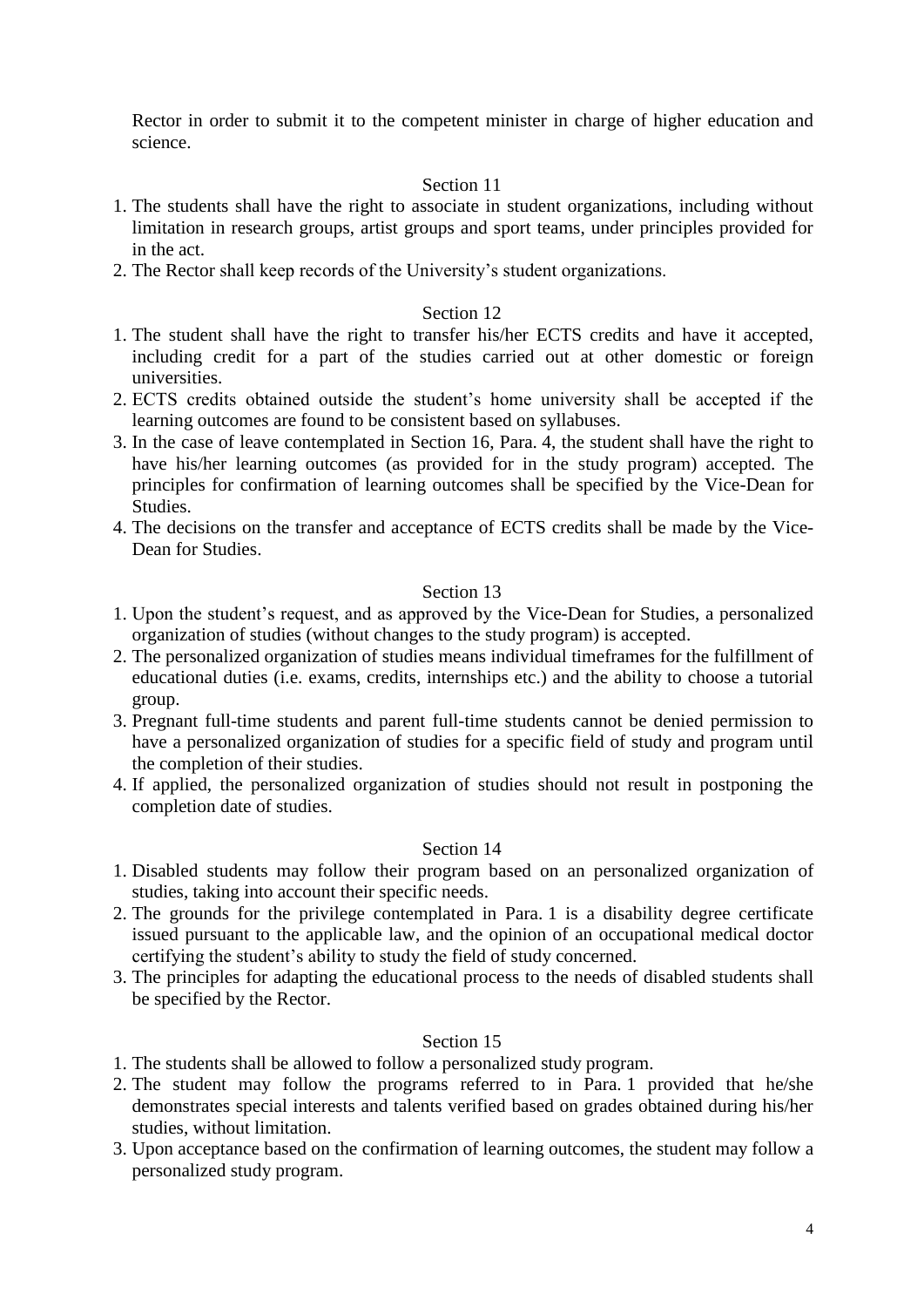- 4. The consent for the studying procedure contemplated in Para. 1 shall be delivered by the Vice-Dean for Studies upon request of the student, no later than one month prior to the beginning thereof.
- 5. The studying procedure contemplated in Para. 1 is free of charge.
- 6. The personalized study program:
	- 1) complies with the principles adopted by the Field of Study Program Board;
	- 2) is supervised by a holder of at least a Ph.D. with habilitation degree;
	- 3) requires the achievement of all learning outcomes expected for the field of study and for the education level and profile concerned.

- 1. The Vice-Dean for Studies may grant academic leave to the student upon his/her request.
- 2. The student may be granted a long-term leave (up to one year) in the case of:
	- 1) a long-term illness confirmed by a medical certificate;
	- 2) significant unforeseeable circumstances;
	- 3) childcare or childbirth;
	- 4) studying abroad;
	- 5) a long-term internship.
- 3. Documented in detail, the request shall be submitted directly upon occurrence of the event which is the grounds for granting a leave.
- 4. Upon his/her request, a pregnant student or a parent student may be granted academic leave, and may subsequently submit his/her learning outcomes, as provided for in the study program, for validation.
- 5. The student may be granted a long-term leave only once throughout his/her studies, unless the reason for applying for the leave is a long-term illness, maternity or necessary childcare.
- 6. The grant of a long-term leave extends the planned studies completion deadline.
- 7. The student ID remains valid during the leave period.
- 8. When on a leave, the student keeps his/her entitlements to the Rector's scholarship. If the leave was granted due to illness or childbirth, the student may be granted financial aid.
- 9. If the leave was granted due to a long-term illness, the studies are resumed upon submitting a medical opinion certifying the student's ability to undertake studies.
- 10. A parent-student may file an application for leave referred to in Para. 4 within 1 year of his/her child's birth date.
- 11. The leave referred to in Para. 4 shall be granted to:
	- 1) a pregnant student (until her child is born),
	- 2) a parent student (for a maximum period of 1 year),

- provided that if the leave comes to an end during a semester, the leave may be extended until the end of that semester.

- 1. The student has the right to move to another university provided that he/she fulfilled all of his/her obligations towards the Poznań University of Life Sciences.
- 2. A student moving from another university may be enrolled no earlier than upon completing the first semester of studies, provided that he/she fulfilled all of his/her obligations towards his/her home university.
- 3. The principles provided for in Para. 1 and 2 shall also be applicable to cases where the student changes his/her field of study or switches to another program.
- 4. The Rector may specify certain fields of study which are available to students moving from another university only if previously enrolled in the same field of study.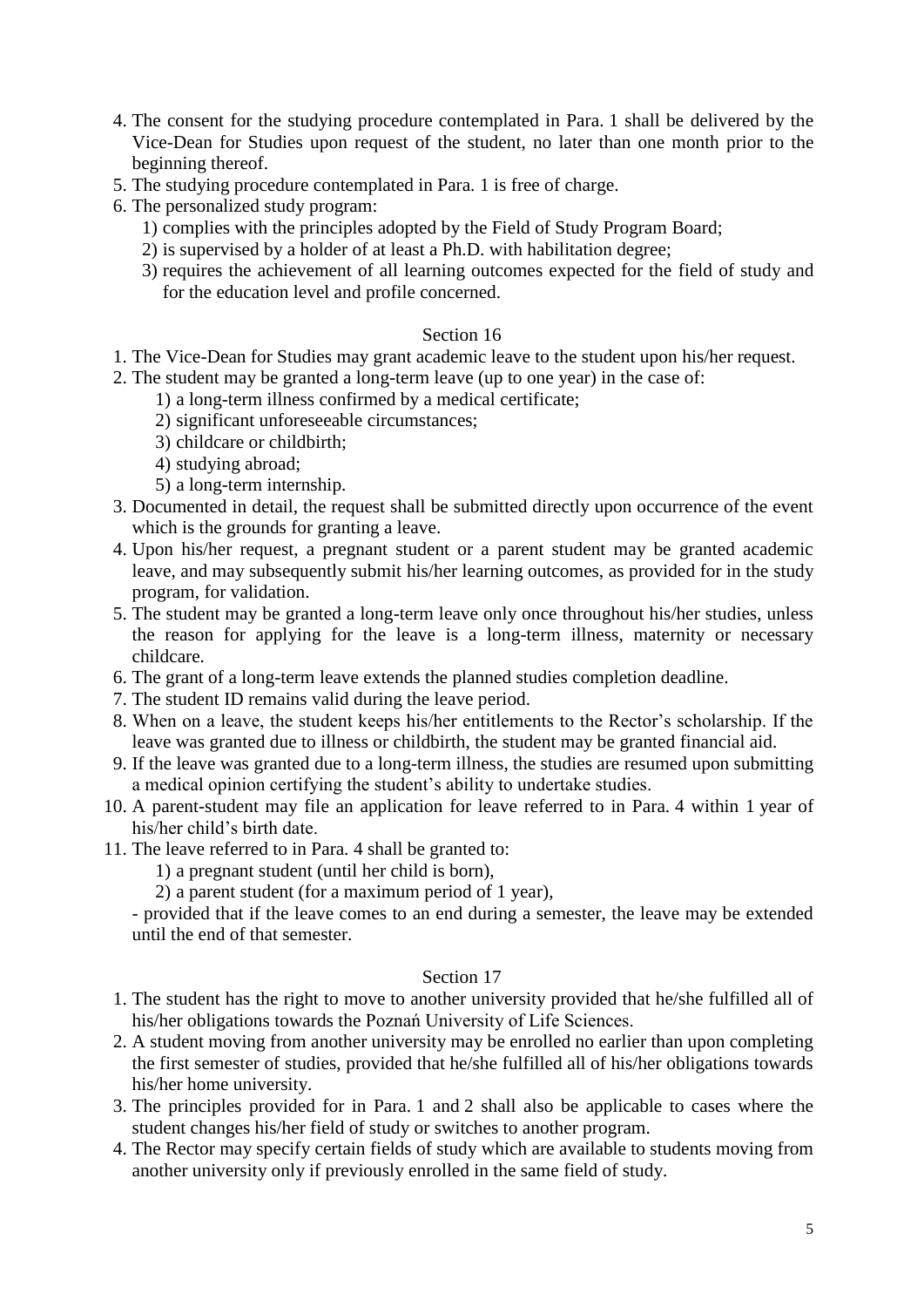- 5. When deciding to enroll a moving student, the Vice-Dean for Studies specifies which classes completed by the student in his/her home institution shall be deemed completed in the target institution. The student is granted with ECTS credits equivalent to what is awarded as a result of completing the corresponding classes and internships in the target institution.
- 6. When deciding to enroll a moving student, the Vice-Dean for Studies also specifies the classes and internships, if any, resulting from a gap between the programs, and sets a deadline for the completion thereof.
- 7. The student may begin studies from the first semester only under the recruitment procedure.

- 1. The student's obligations include being faithful to the oath and behaving in a moral manner, and specifically to:
	- 1) comply with the students' code of ethics and good practices of the University community;
	- 2) preserve the student's dignity and good reputation of the University;
	- 3) acquire knowledge and social competences and develop his/her skills on a consistent basis.
- 2. During the studies, the student shall without limitation:
	- 1) comply with applicable University regulations;
	- 2) attend the classes covered by the study program;
	- 3) complete the subjects and internships, take the exams, and comply with other requirements provided for in the study program;
	- 4) submit his/her diploma thesis within the required deadlines (if preparing a diploma thesis is covered by the study program);
	- 5) take the diploma exam within the required deadlines;
	- 6) make timely payments for studies or other educational services;
	- 7) promptly notify the relevant students office of changing his/her name or address.

- 1. A fee is charged for some educational services, including:
	- 1) extramural studies;
	- 2) repeating certain classes at full-time studies due to unsatisfactory learning achievements;
	- 3) studying in a foreign language program;
	- 4) classes not covered by the study program;
	- 5) education for foreigners as part of Polish-language full-time programs.
- 2. The University shall also charge fees for:
	- 1) carrying out the recruitment process;
	- 2) the confirmation of learning outcomes;
	- 3) delivering a student ID or a duplicate thereof;
	- 4) delivering a duplicate of a higher-education diploma and supplements thereto;
	- 5) delivering an additional copy of a higher-education diploma and supplements thereto in a foreign language;
	- 6) the use of dormitories and cafeterias.
- 3. The terms of payments and amounts of fees for education services referred to in Para. 1 shall be specified by the Rector.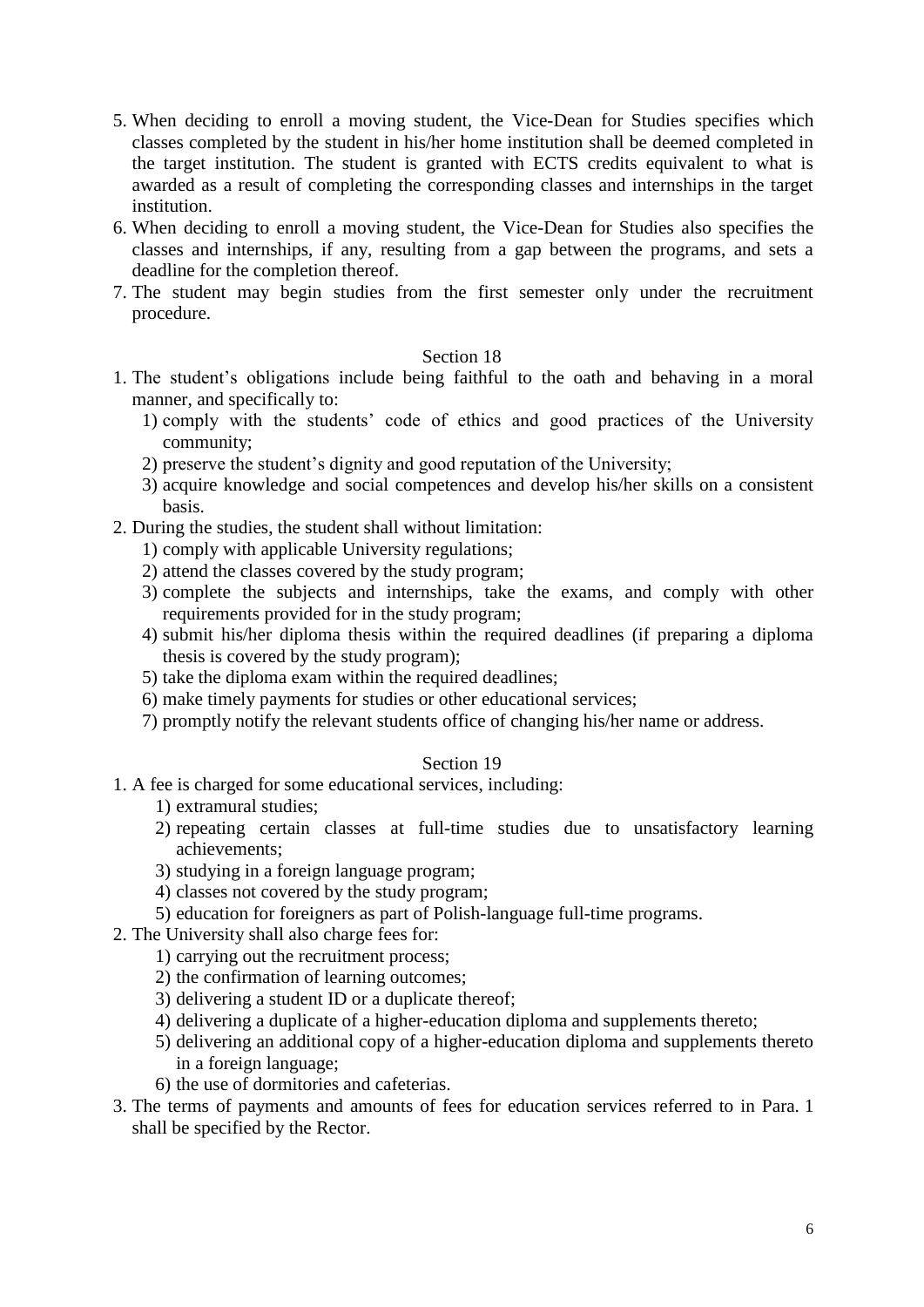- 4. The student may apply for a partial or total exemption from the fee under a procedure established by the Rector, especially if he/she demonstrates extraordinary academic performance or finds himself/herself in a difficult financial situation.
- 5. Upon reasoned request submitted by the student prior to payment deadline, the Vice-Dean for Studies may:
	- 1) set another payment deadline;
	- 2) agree for payment in installments.

- 1. Before initiating the recruitment procedure, the University shall specify the fees charged to students. The fees may be set only upon consulting the Student Government.
- 2. Until the persons enrolled at the University in a the academic year concerned complete their studies, the University can neither increase the amount of fees charged to them nor charge them with any new fees. The above shall not be applicable to increasing the amount of fees for classes not covered by the study program and for using dormitories and cafeterias.
- 3. The amount of fees referred to in Para. 2 shall be promptly published by the University in the Public Information Bulletin ("BIP") at the University's dedicated page.
- 4. The University shall not charge any fees for activities involved in the confirmation of learning outcomes, as provided for the study program, and for the delivery of documents related to the progress of studies (other than specified in Section 19, Para. 2, items 3–5).

### Section 21

- 1. The students shall have the right to training on their rights and obligations.
- 2. The training shall be delivered by the Student Government in cooperation with the Parliament of the Students of the Republic of Poland which prepares the representatives of student governments to deliver training and undertakes promotional activities related to students' rights and obligations.

### **III. EDUCATIONAL PROCESS ORGANIZATION**

- 1. At the Poznań University of Life Sciences, degree programs are provided in the form of various fields of study, levels and profiles.
- 2. Degree programs are provided at the following levels:
	- 1) first-cycle programs;
	- 2) second-cycle programs;
	- 3) long-cycle programs.
- 3. The following profiles of degree programs are provided:
	- 1) the practical profile, with more than half of ECTS credits being awarded for classes intended to provide practical skills;
	- 2) the general academic profile, with more than half of ECTS credits being awarded for classes related to the University's scientific activity.
- 4. Degree programs are provided in the form of:
	- 1) full-time studies, where half or more of ECTS credits covered by the study program are awarded for classes with a direct participation of university teachers or other tutors and students;
	- 2) extramural studies, where less than half of ECTS credits covered by the study program can be awarded for classes with a direct participation of university teachers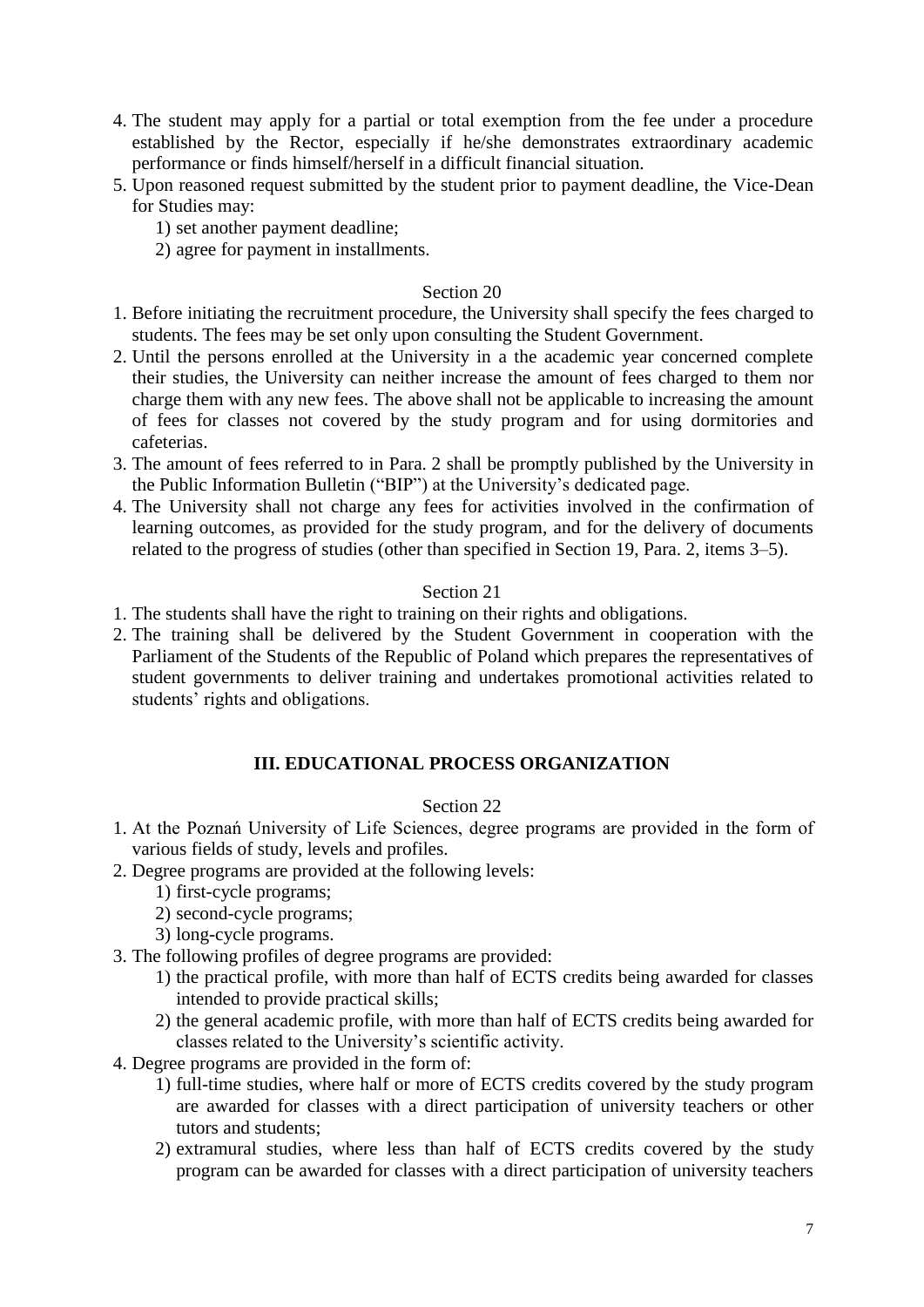or other tutors and students.

- 5. In the case of full-time studies, lectures are open to the public.
- 6. Classes in full-time programs are held separately from classes in extramural programs.
- 7. Classes are held in groups. The number of students within a group is specified by the Rector.

# Section 23

- 1. Full-time bachelor's degree programs comprise 6 semesters. Full-time first-cycle engineer degree programs comprise 7 semesters.
- 2. Full-time second-cycle programs comprise 3 or 4 semesters.
- 3. The Veterinary Medicine long-cycle master's degree program comprises 11 semesters.
- 4. Extramural programs may be one semester longer than the corresponding full-time programs.

# Section 24

- 1. The academic year shall begin on October 1, shall end by September 30 of the next calendar year, and shall include two semesters: the winter and the summer semester.
- 2. The Rector shall issue a regulation to specify the basic organizational principles of the academic year, including:
	- 1) the start and end date of courses;
	- 2) the schedule of examination sessions;
	- 3) the schedule of summer holidays, year-end holidays and mid-term holidays.
- 3. The regulation referred to in Para. 2 shall be issued by the end of May of the previous academic year, and shall by published on the University's website.
- 4. In the case of full-time degree programs, each semester includes 15 weeks of classes. The Rector may shorten the last semester of studies.
- 5. As regards extramural studies, classes are held during two- or three-day sessions.
- 6. The Rector may designate additional holidays during the academic year.

# Section 25

- 1. Organizational details of the studies, including the schedule of fieldwork, internship and diploma exams, shall be specified each year by the Vice-Dean for Studies.
- 2. Once approved by the Vice-Dean for Studies, the semester timetable is published on the University's or Faculty's website, no later than 7 days prior to the beginning of the semester concerned.
- 3. The Vice-Dean for Studies may designate class-free hours for the students of the Faculty.
- 4. The Vice-Dean for Studies may, on its own initiative or upon request of the Faculty Student Government, appoint year tutors and mentors for student groups, specialization programs, internships and dormitories.

- 1. The degree programs are based on the study program established by the Senate and published at the University's BIP page.
- 2. The study program shall specify:
	- 1) the form(s) of studies, number of semesters and the ECTS credits necessary to complete the studies at the level concerned;
	- 2) the professional title awarded to graduates;
	- 3) subjects with associated learning outcomes and academic content which enables achieving these outcomes;
	- 4) total number of teaching hours;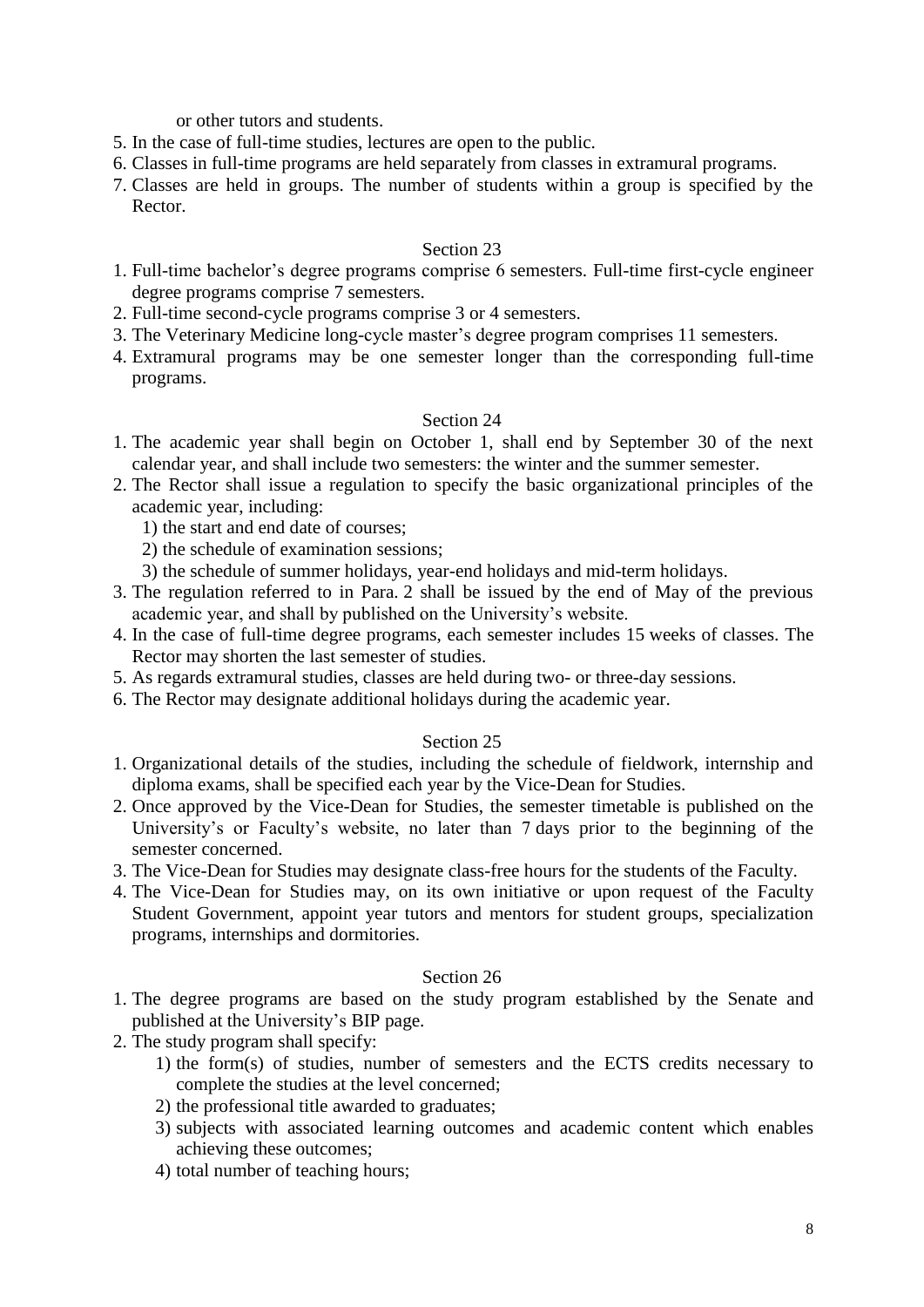- 5) methods for the confirmation and assessment of learning outcomes achieved by a student throughout his/her education cycle;
- 6) total ECTS credits required to be earned for classes with a direct participation of university teachers or other tutors;
- 7) duration, principles and forms of internships and the required number of related ECTS credits; in the case of the practical profile, the study program provides for no less than 6 months of internship (applicable to first-cycle programs and long-cycle master's degree programs) or 3 months of internship (applicable to second-cycle programs).
- 3. As regards Veterinary Medicine, the study program takes account of education standards provided for in a regulation issued by the competent minister in charge of higher education and science in agreement with the competent minister in charge of agriculture.

- 1. The delivery of classes on a subject is the responsibility of the teacher in charge of the subject appointed by the head of the organizational unit in agreement with the Field of Study Program Board.
- 2. A subject may include various forms of classes, including lectures, seminars, workshops, conversation classes, laboratories and field activities, depending on the educational content and the learning outcomes expected to be achieved by students.
- 3. A subject shall be compliant with the syllabus and shall be delivered as provided for in the relevant regulations.
- 4. The syllabus includes, without limitation:
	- 1) names of teachers;
	- 2) types and total duration of classes;
	- 3) educational methods used;
	- 4) expected learning outcomes with respect to knowledge, skills and social skills;
	- 5) methods used to confirm learning outcomes, as adjusted to the subject concerned;
	- 6) educational content;
	- 7) recommended reading list.
- 5. The regulations for the subject include, without limitation:
	- 1) the forms, principles and schedule of conducting the classes;
	- 2) ability to catch up and procedures for doing so;
	- 3) principles and forms of tests, including the possibility to take a reassessment before a faculty committee;
	- 4) the exam or completion test procedure.
- 6. The syllabus, the regulations for the subject and the students' consultancy schedule are communicated to the students during the first classes and are posted in the Virtual Students Office.

- 1. The subject ends with an exam to verify the knowledge acquired. The student may take the exam only if he/she earned positive grades in each form of classes involved in the subject concerned.
- 2. If no exam is required to validate the learning outcomes, the subject ends with a completion grade.
- 3. In cases where a qualitative assessment is impossible, the classes referred to in Para. 2 may be completed without a grade being awarded.
- 4. The subject ends with a final grade which may be influenced by the grades earned for each form of classes.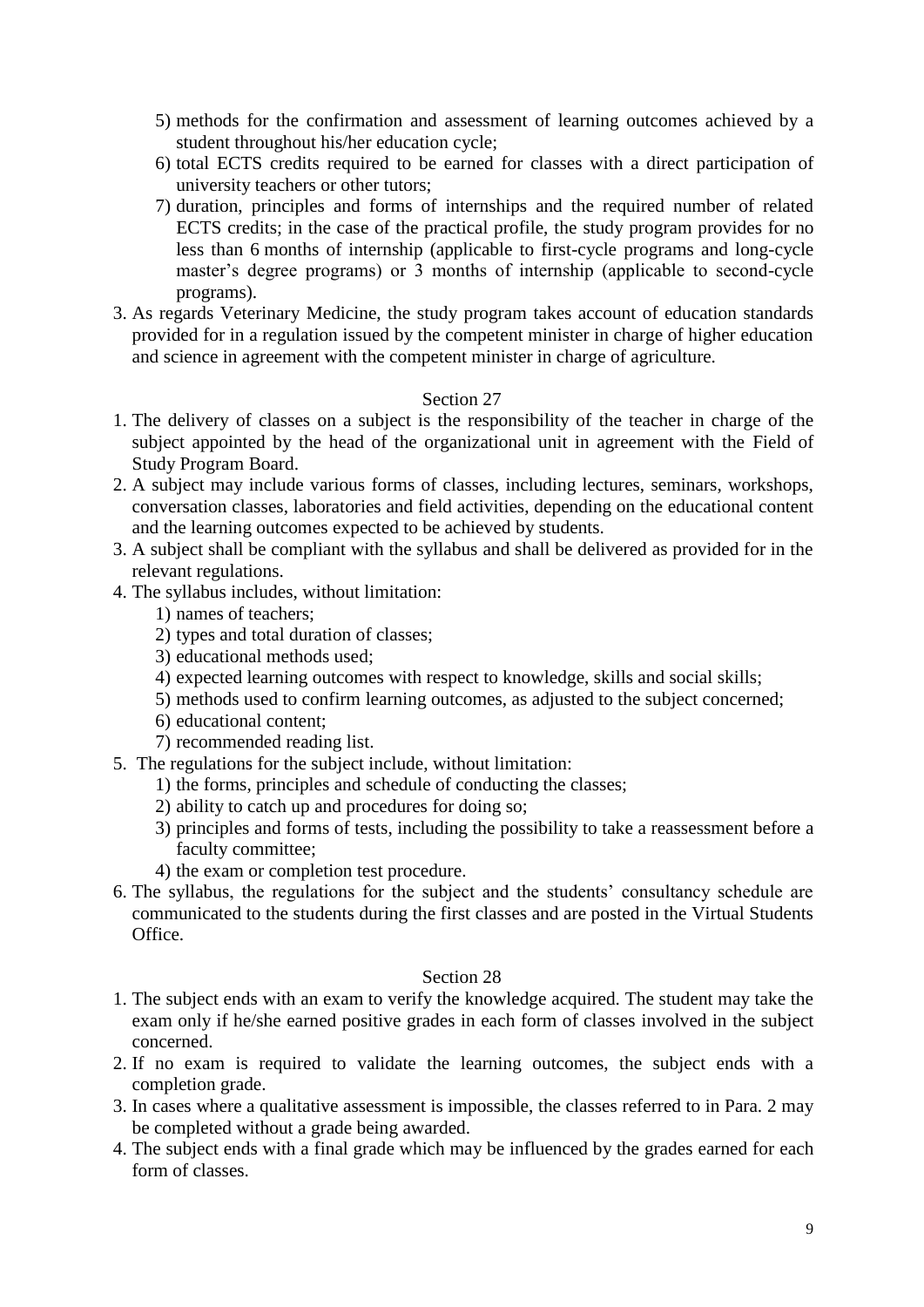- 5. The final grades for all subjects are used to calculate the academic average.
- 6. Sports classes are completed without a grade being awarded.
- 7. The results of completion tests and exams are communicated to the students in the Virtual Students Office. It is acceptable to publish the results as a list of students' numbers and grades.

- 1. ECTS credits are assigned to all subjects provided for in the study program, except for sports classes.
- 2. ECTS credits measure the student's average workload necessary to achieve the expected learning outcomes.
- 3. One ECTS credit corresponds to 25–30 hours of work, including classes organized by the University and the student's individual work related thereto.
- 4. To obtain the diploma certifying successful completion of studies, the student is required to earn at least:
	- 1) 180 ECTS credits within a first-cycle bachelor degree program;
	- 2) 210 ECTS credits within a first-cycle engineer degree program;
	- 3) 90 ECTS credits within a second-cycle program;
	- 4) 360 ECTS credits within the Veterinary Medicine long-cycle master's degree program.

# Section 30

- 1. The student shall follow the study program applicable in the academic year where he/she begun his/her studies, except as provided for in Para. 2.
- 2. A student who:
	- 1) repeats a semester;
	- 2) resumes his/her studies following a leave;
	- 3) otherwise resumes his/her studies
	- shall follow the program applicable in the then-current academic year.
- 3. In cases contemplated in Para. 2, the student shall make up for the differences in the curriculum in accordance with the principles and timeframes specified by the Vice-Dean for Studies.
- 4. The student shall select ECTS-earning subjects from the list provided, corresponding to no less than 30% of ECTS credits provided for in the study program.
- 5. The selection referred to in Para. 4 shall be made by the student in the semester preceding the semester where the classes are taught.

### Section 31

1. The student's academic performance is documented in:

1) course completion protocols, made as electronic data printouts;

- 2) the student's periodic achievements sheets, made as electronic data printouts.
- 2. The educational process is supported by the Virtual Students Office, a part of the University's integrated IT system.
- 3. In the Virtual Students Office, students may access full information on the progression of their studies.

- 1. Documents certifying the progress or completion of studies, intended for use in international legal procedures, shall be authenticated upon request of the person concerned.
- 2. Authentication shall mean certifying the authenticity of the signature and position of the signatory or the identity of the University's official seal on the document.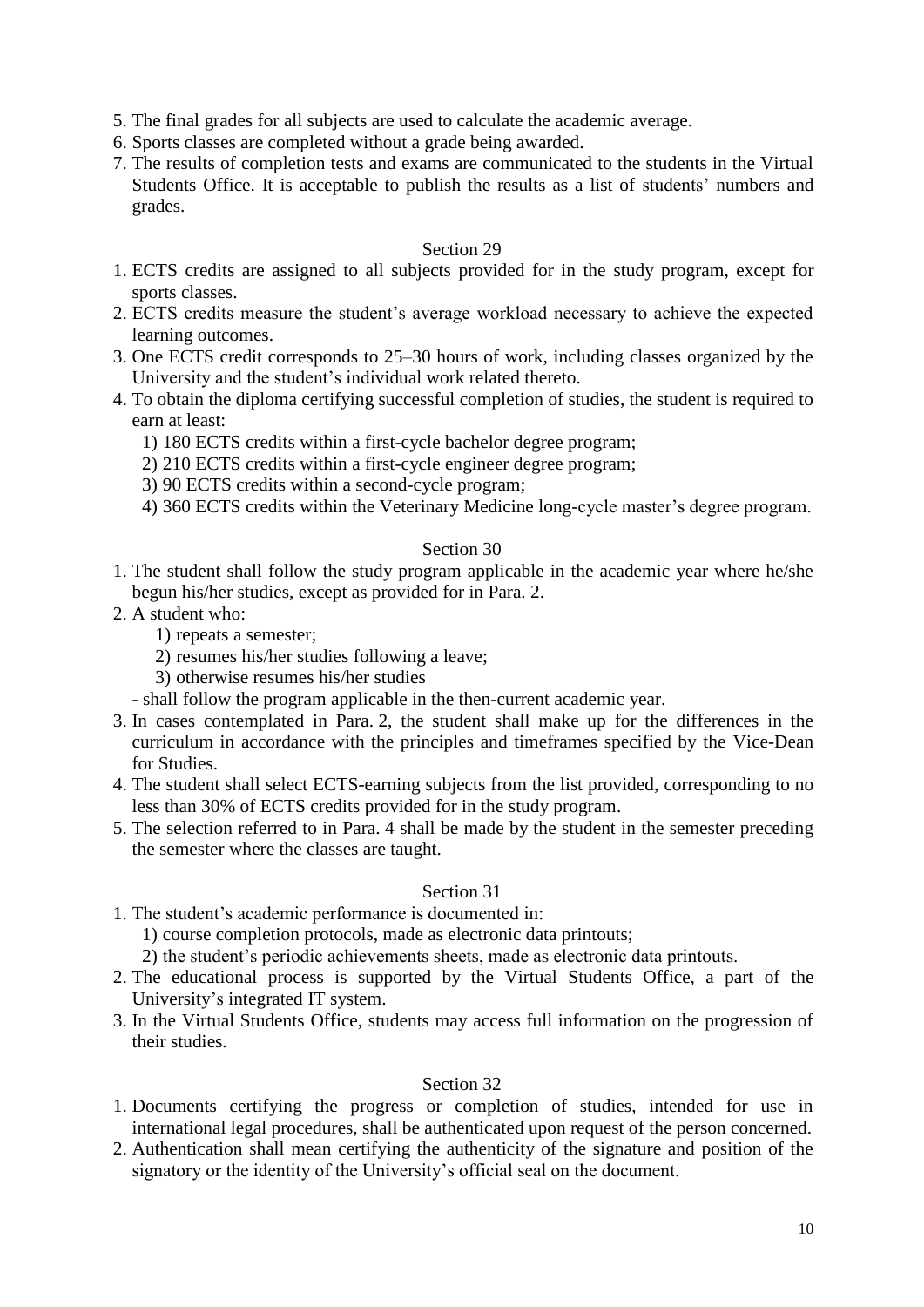- 3. The Director of the National Agency of Academic Exchange (Narodowa Agencja Wymiany Akademickiej, NAWA) shall authenticate:
	- 1) diplomas of completion of studies and supplements thereto;
	- 2) copies of documents referred to in item 1, including copies in a foreign language;
	- 3) duplicate documents referred to in item 1;
	- 4) certificates of the successful completion of studies.
- 4. Documents other than listed in Para. 3 shall be authenticated by the issuing University or by the Director of NAWA if requirements specified by another country need to be met and in other justified cases.
- 5. Authentication is subject to a fee.

The Rector shall enter the students' data to the Integrated System of Information on Science and Higher Education (POL-on), including:

- 1) full name;
- 2) PESEL identity No. or, if unavailable, number of the ID document and the issuing country;
- 3) citizenship;
- 4) in the case of foreigners:
	- a) country of birth;
	- b) information on the enrollment and progress of studying;
	- c) information whether the student holds a Card of the Pole;
- 5) year of birth;
- 6) gender;
- 7) place of residence prior to enrollment: rural area or city;
- 8) number of ECTS credits earned by the student, taking all fields of study, levels and profiles into consideration;
- 9) number of ECTS credits which, upon successful confirmation of learning outcomes, was accepted to be included in the study program for the field of study, level and profile concerned;
- 10) type of financial aid awarded;
- 11) information whether the minister's scholarship was awarded;
- 12) number of diploma of completion of a specific field of study, level and profile of studies;
- 13) beginning and completion date of studies, name of the professional title awarded, or the date of deleting the individual from the register of students.

- 1. The student shall provide a justification of absence from classes within no later than two weeks of the day concerned. The justification means providing a medical certificate or a written statement of other important reasons.
- 2. Upon informing the Vice-Dean for Studies, the teacher in charge of the subject may delete a student from the list of attendees if he/she missed at least 20% of the classes.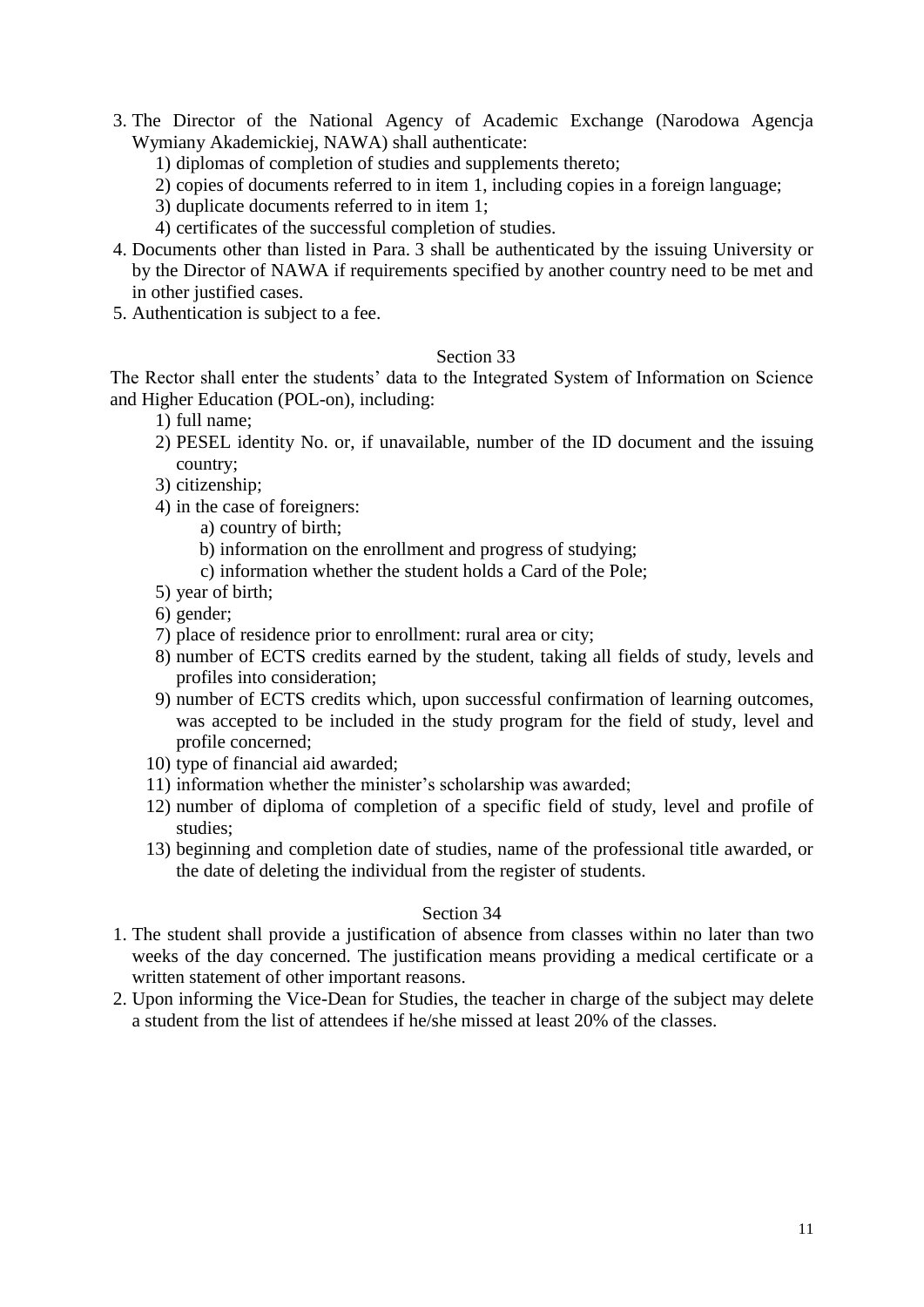# **IV. COMPLETING AN ACADEMIC YEAR AND SEMESTER**

#### Section 35

- 1. The exam or subject completion test shall be conducted by the teacher in charge of the subject. If the teacher in charge of the subject is absent for a prolonged period, the Vice-Dean for Studies may appoint another examiner.
- 2. Promptly upon completing the examination session, the teacher in charge of the subject provides the students office with the completion or examination protocol in the form of an electronic data printout.
- 3. Exams shall be held solely outside the timeframes of other student activities provided for in the program, at dates and times agreed upon with the students.
- 4. Upon acceptance by the teacher in charge of the subject, students may take the exam prior to the examination session. This shall be considered to be the first sitting of an exam.

#### Section 36

- 1. In the case of the "insufficient" grade, each failed exam may be repeated only once.
- 2. The student who failed to attend an exam for relevant, duly documented reasons, shall keep the right to take that exam at another date and time set by the examiner. Failure to justify the absence within 5 days thereof shall be equivalent to obtaining the "insufficient" grade.
- 3. Where justified, upon the student's request submitted within 7 days following the day of announcing the result of the exam, the Vice-Dean for Studies may order a reassessment to be held as the commission exam. The grade obtained during the commission exam is a final grade.
- 4. The commission exam shall be held within 14 days upon submitting the relevant request.
- 5. The examination committee shall be appointed and chaired by the Vice-Dean for Studies, and shall be composed of two experts in the field concerned (one of them may be the previous examiner).
- 6. Upon the student's request, the examination committee may include (as advisors): a representative of the Student Government and an academic teacher designated by the student (upon his/her consent).
- 7. During the commission exam, questions are drawn randomly.
- 8. In the case of unjustified absence from the commission exam, the student loses his/her right to take the reassessment at a different date and time.

- 1. The basic credit period is one semester.
- 2. The organization rules and the procedure for completing a semester are laid down by the Vice-Dean for Studies.
- 3. The condition for completing a semester is to obtain a total number of ECTS credits assigned thereto in the study program.
- 4. The basis for granting ECTS credits is the completion of a subject, internship and other classes and, in the last semester, a positive grade awarded for the diploma thesis, if required under the study program.
- 5. Credit for the semester is granted by the Vice-Dean for Studies based on the documentation referred to in Section 31, Para. 1.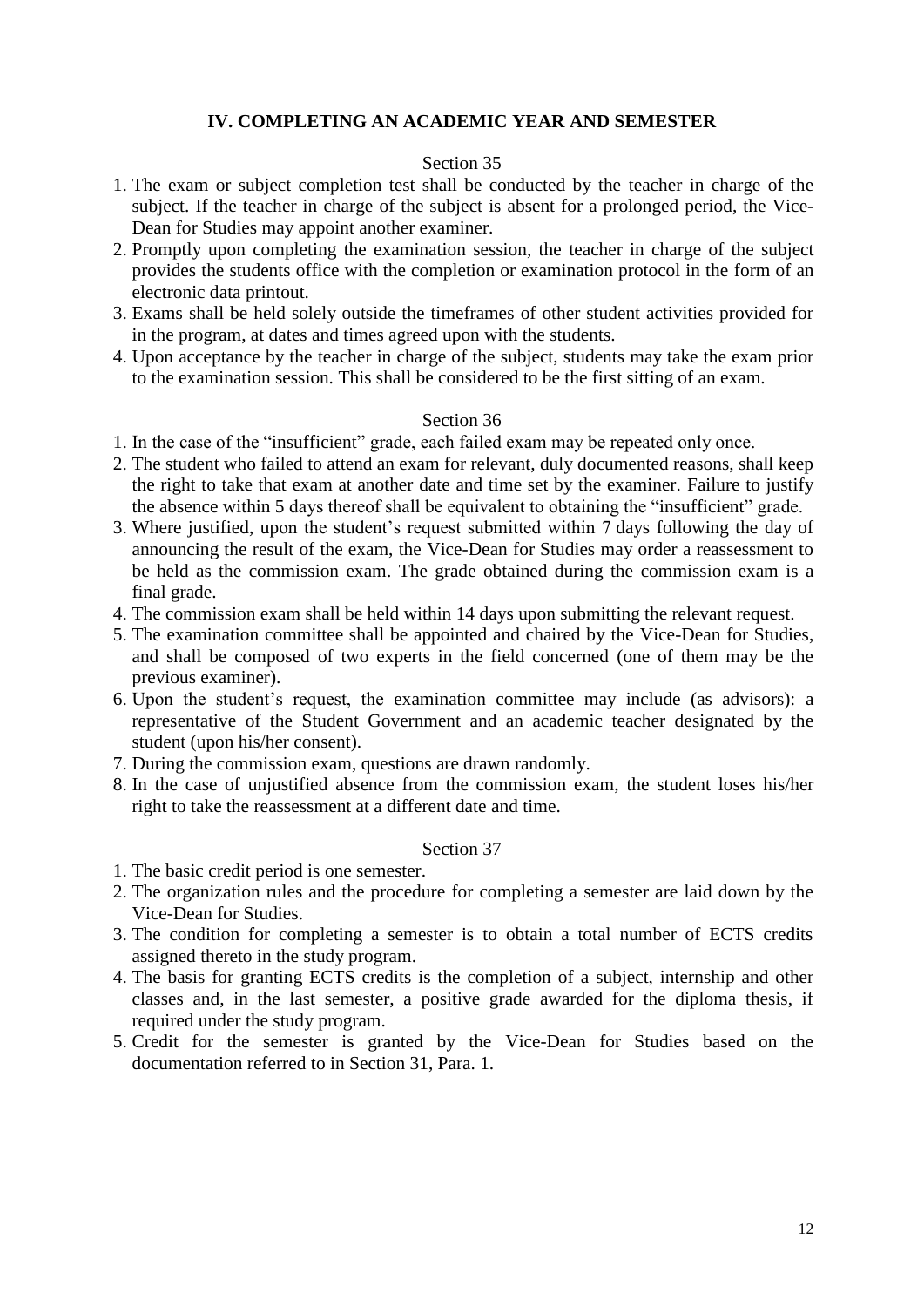- 1. The student who failed to complete a semester, may submit a request to the Vice-Dean for Studies, asking to:
	- 1) repeat the subjects he/she failed to complete while conditionally continuing his/her studies in the next semester;
	- 2) repeat the semester.
- 2. When waiting for repeating the semester, the student shall have the right to attend only the classes he/she repeats. The student shall not have the right to attend classes provided for in the program for the next semester.
- 3. The Vice-Dean for Studies may conditionally register a student for the next semester if the total number of his/her ECTS credits for classes included in the study program is no less than  $30 \times L - 12$ , with L meaning the number of semesters from the beginning of the studies. Where justified, the Vice-Dean for Studies may reduce the required number of credits.
- 4. The student who conditionally continues his/her studies may repeat the subject he/she failed to complete only once. Where justified by health issues or major fortuitous events, the Vice-Dean for Studies may decide otherwise.
- 5. The Field of Study Program Board may designate subjects provided for in the program sequence which are required to be completed in order to continue studying in the next year.
- 6. The student who repeats a semester shall not be required to complete the courses he/she was already credited for.

#### Section 39

- 1. The Vice-Dean for Studies shall delete a student from the register of students if he/she:
	- 1) fails to undertake studies;
	- 2) resigns from studies;
	- 3) fails to timely deliver his/her diploma thesis, if required under the study program;
	- 4) fails the repeated diploma exam;
	- 5) is expelled from the University under disciplinary proceedings.
- 2. The student is found not to undertake the studies if he/she fails to take the oath within two weeks following the beginning of the academic year.
- 3. Resignation from studies shall mean the submission of the relevant written statement to the students office.
- 4. The Vice-Dean for Studies may delete a student from the register of students if he/she:
	- 1) is found not to attend compulsory classes;
	- 2) fails to complete a semester within the designated deadline;
	- 3) fails to make payments related to his/her studies.
- 5. The failure to attend compulsory classes means a situation where the student is deleted from the list of attendees of three or more subjects under the procedure contemplated in Section 34, Para. 2.
- 6. The deletion from the register of students shall be made by way of an administrative decision.

- 1. The student who completed at least the first year of studies and was deleted from the register of students may resume his/her studies while keeping the same field of study, education level and profile upon meeting the conditions specified by the Vice-Dean for Studies. The studies may be resumed only once at a given education level.
- 2. The studies may be resumed from the beginning of the semester, no later than 3 years after the student was deleted from the register.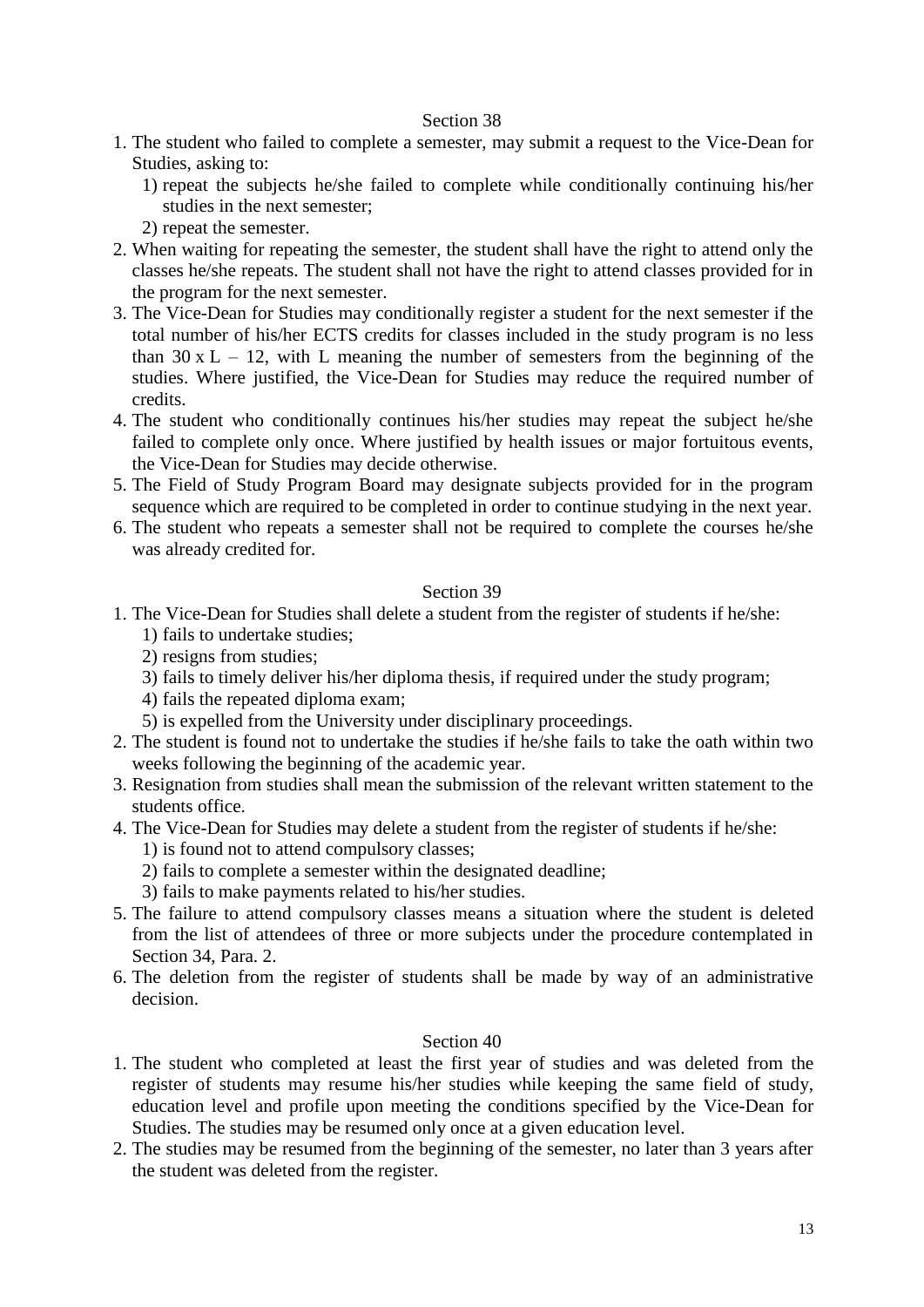3. In duly justified cases, upon request of the student, as forwarded with an opinion of the Vice-Dean for Studies, the Rector may allow the student to resume his/her studies (as provided for in Para. 1) once again, and may extend the interval specified in Para. 2.

### Section 41

The scale of grades used at the University (and the corresponding ECTS grades and English names) is as follows:

| verbal<br>description | numerical<br>description | ECTS equivalent | English version |
|-----------------------|--------------------------|-----------------|-----------------|
| bardzo dobry          | 5.0                      | A               | Excellent       |
| dobry plus            | 4.5                      | B               | Very good       |
| dobry                 | 4.0                      | $\subset$       | Good            |
| dostateczny plus      | 3.5                      |                 | Satisfactory    |
| dostateczny           | 3.0                      | E               | Sufficient      |
| niedostateczny        | 2.0                      | F               | Insufficient    |

# Section 42

- 1. If involved in research or implementation works, the student may be released by the teacher in charge of the subject from the obligation to attend some classes.
- 2. The student's participation in the works of a scientific camp or international internship may be the basis for giving him/her partial or full credit for the internship planned in the study program. The relevant decision shall be made by the Vice-Dean for Studies.

# Section 43

- 1. In accordance with the study program, the student shall complete an internship supervised by the coordinator appointed by the Vice-Dean for Studies.
- 2. The way and procedure for completing and obtaining credit for internships are specified by the Field of Study Program Board.

# **V. AWARDS, HONORABLE MENTIONS AND PENALTIES**

- 1. The following awards and honorable mentions may be granted to the student:
	- 1) Rector's award;
	- 2) congratulatory letter from the Rector;
	- 3) awards financed by government authorities, scientific associations, social organizations and private persons.
- 2. The Rector's award shall be granted for an outstanding academic performance and for the achievements in the student's activity for the student community.
- 3. The congratulatory letter from the Rector may be received by a student who stood out in working for the student community of the University or Faculty. The basis for delivering a congratulatory letter may also be a notification of a laudable act.
- 4. Detailed principles and procedures for granting awards and honorable mentions are specified by the Rector.
- 5. The awards and honorable mentions set out in Para. 1 are specified in a supplement to the diploma.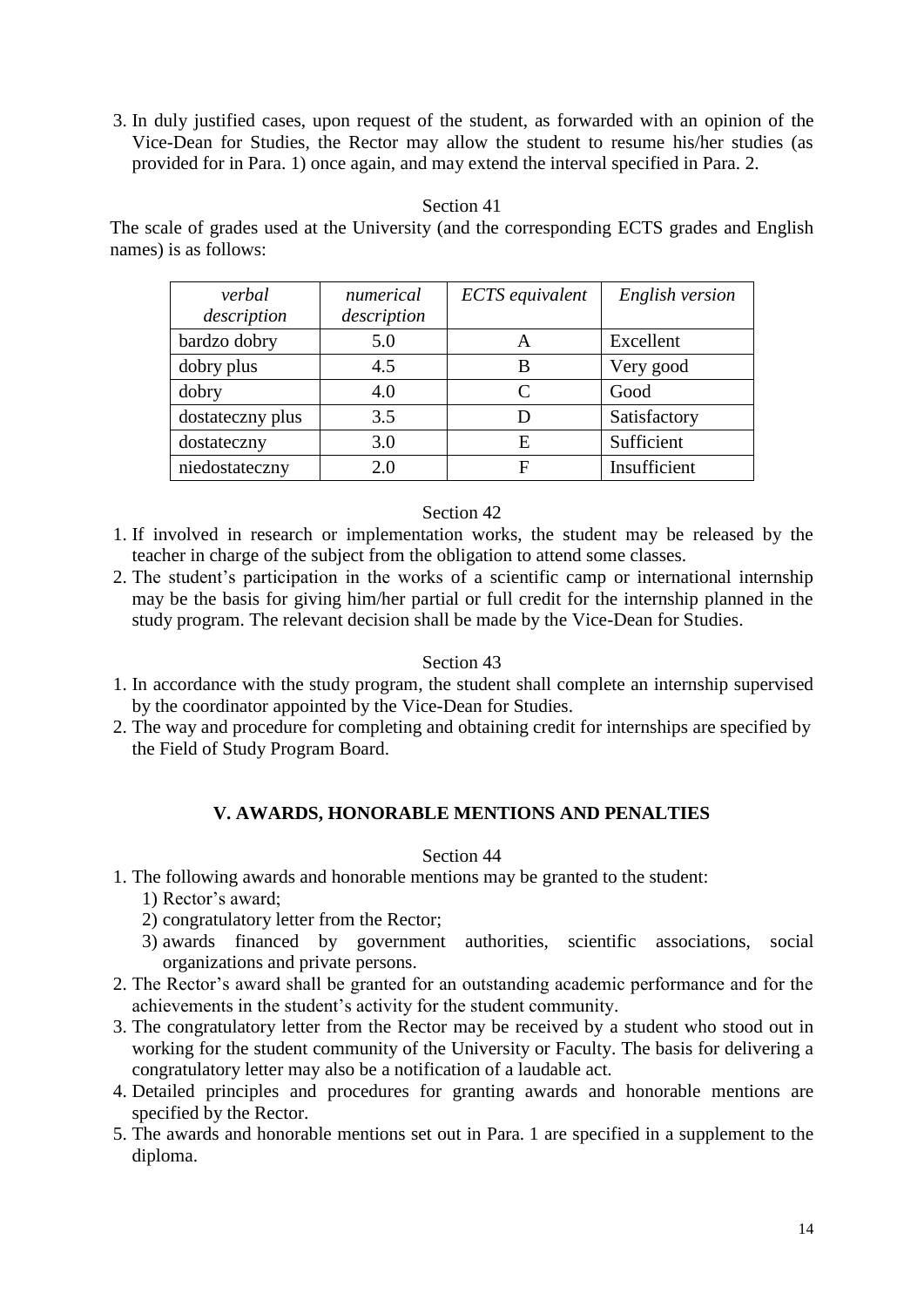- 1. Graduates may receive the Professor Zwoliński Award and the "Prominent Student Achievements" medal.
- 2. The Professor Zwoliński Award is granted for the University's best master's thesis. Detailed principles and procedures for granting this award are specified in the regulations provided by the Rector.
- 3. The "Prominent Student Achievements" medal is granted to graduates for extraordinary performance during their studies. Detailed principles and procedures for granting this award are specified in the regulations provided by the Rector.
- 4. The congratulatory letter from the Rector is received by graduates from the list of top 10% best University graduates.

#### Section 46

- 1. Students shall be liable under disciplinary procedures for infringement of University regulations and for behaviors that offend the dignity of the student.
- 2. The competent authority who makes decisions in disciplinary matters for students is the Disciplinary Board for Students and the Appeal Disciplinary Board for Students. Members of both Boards are appointed from among University teachers and students under the procedure set forth in the Statute.
- 3. In the case of a minor offence, the Rector may warn the student after having given him/her or his/her defender the opportunity to be heard.
- 4. The student cannot be punished at the same time by the Rector and by the Disciplinary Board.
- 5. Disciplinary penalties are as follows:
	- 1) warning;
	- 2) reprimand;
	- 3) reprimand with a warning note;
	- 4) suspension of certain student rights for up to 1 year;
	- 5) expulsion from the University.
- 6. The spokesman in charge of disciplinary student matters shall be appointed by the Rector from among University teachers.
- 7. Final disciplinary verdicts shall be entered to the student's personal records.

### **VI. COMPLETING THE STUDIES**

- 1. The condition for completing the studies and obtaining the diploma is:
	- 1) to achieve the learning outcomes specified in the study program;
	- 2) to have a positive grade awarded for the diploma thesis in the case of second-cycle studies and in the case of first-cycle studies, if provided for in the study program;
	- 3) to take the diploma exam (except for the Veterinary Medicine field of study).
- 2. The studies completion date is the day of passing the diploma exam or, in the case of the Veterinary Medicine field of study, the day of passing the last exam required under the study program.
- 3. Depending on the type of studies completed, graduates receive the professional title of licencjat (*bachelor*), inżynier (*engineer*), magister (*master of science*), magister inżynier (*master of science, engineer*), or lekarz weterynarii (*veterinarian*).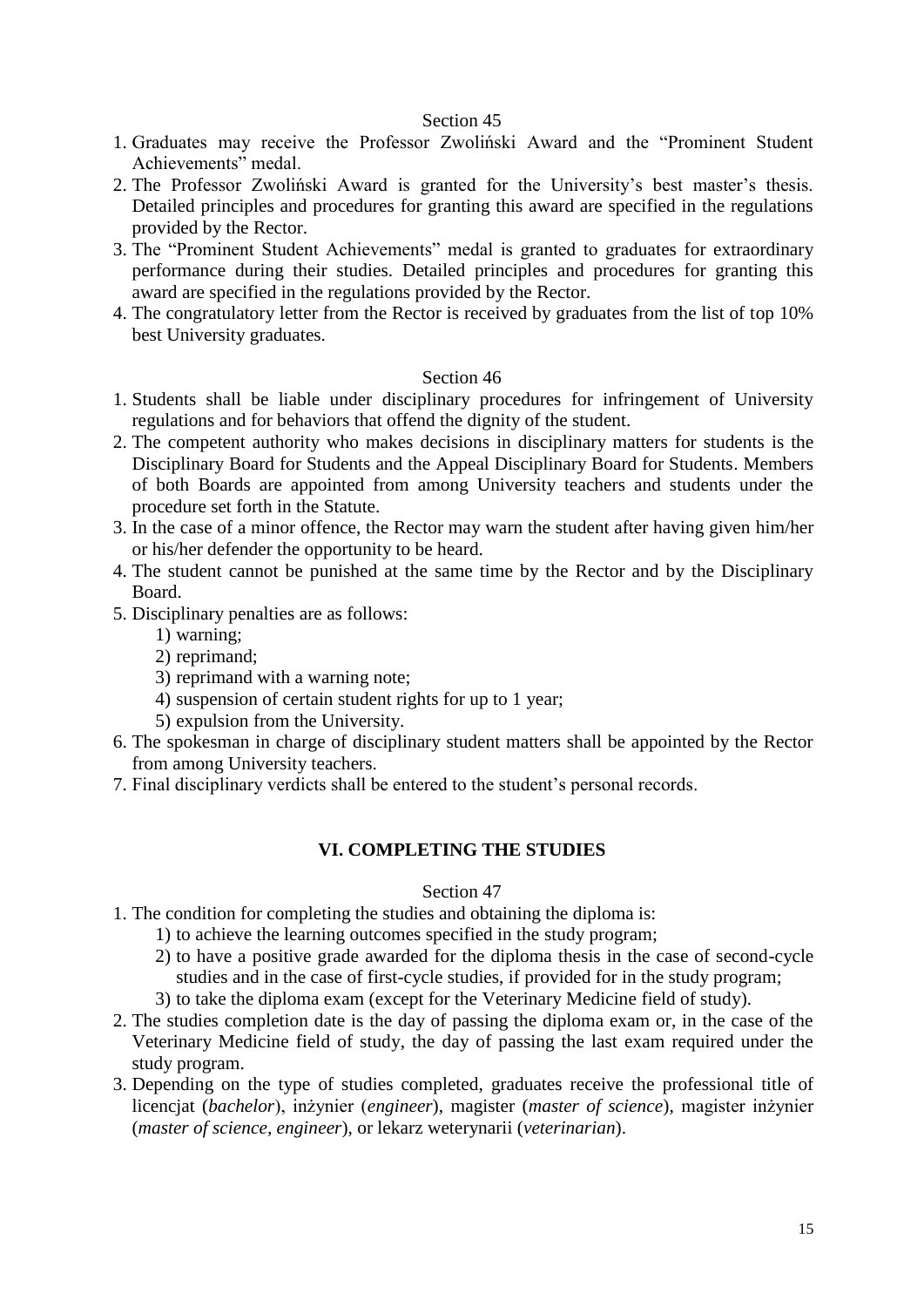- 1. The diploma thesis is an individual elaboration of a scientific, artistic or practical topic, or a technical or artistic achievement, reflecting the student's general knowledge and skills related to his/her field of study, level and profile of studies, and the student's ability to analyze and make conclusions unaided.
- 2. Once completed, the diploma thesis is subject to copyright. Economic copyrights to the diploma thesis shall be held by the University to the extent governed by separate regulations.
- 3. The conditions to be met by a diploma thesis are set out by the Field of Study Program Board.
- 4. The Vice-Dean for Studies approves the topic of the diploma thesis which should be specified no later than one year prior to the planned deadline for completing the studies.
- 5. The diploma thesis shall be written under the supervision of a person holding a Ph.D. or a higher degree.
- 6. While the diploma thesis is prepared in Polish, it includes a summary in English.
- 7. If so approved by the Vice-Dean for Studies, the diploma thesis may be written in a foreign language. In such cases, it should include a comprehensive summary in Polish and a summary in English. Such theses shall be reviewed in Polish and in the foreign language concerned.
- 8. If made in writing, prior to the diploma exam, the diploma thesis shall be verified by the University using the Unified Plagiarism Checker System which provides support in combating infringements of copyrights and related rights.
- 9. If, in his/her diploma thesis which is the basis for conferring a professional title, the candidate claimed authorship of a significant portion or other elements of a third-party work or scientific finding, the Rector shall invalidate the diploma by way of administrative decision.

#### Section 49

- 1. The student shall deliver his/her diploma thesis within the deadline set out by the Vice-Dean for Studies, however no later than:
	- 1) January 31, in the case of studies ending in the winter semester;
	- 2) June 30, in the case of studies ending in the summer semester.
- 2. The Vice-Dean for Studies may extend the diploma thesis submission deadline by 3 months. Where justified, the Field of Study Program Board may further extend that deadline by 3 months.
- 3. In the case of a prolonged absence of the diploma thesis supervisor (promoter), which could contribute to the delay in the delivery of the thesis by the student, the Vice-Dean for Studies shall appoint a person to take over the obligations related to supervising the thesis.

- 1. The diploma thesis shall be assessed by the promoter and by a reviewer appointed by the Vice-Dean for Studies. The reviewer shall hold a Ph.D. or higher degree, however no lower than the promoter's degree.
- 2. The grade for the diploma thesis is the arithmetic mean of grades given by the promoter and the reviewer. The arithmetic mean is entered to the diploma thesis protocol.
- 3. If one of the grades is "insufficient," the Vice-Dean for Studies shall appoint an additional reviewer to give the final grade.
- 4. If the diploma thesis is graded as "insufficient," this shall be the basis for requiring the student to repeat the semester.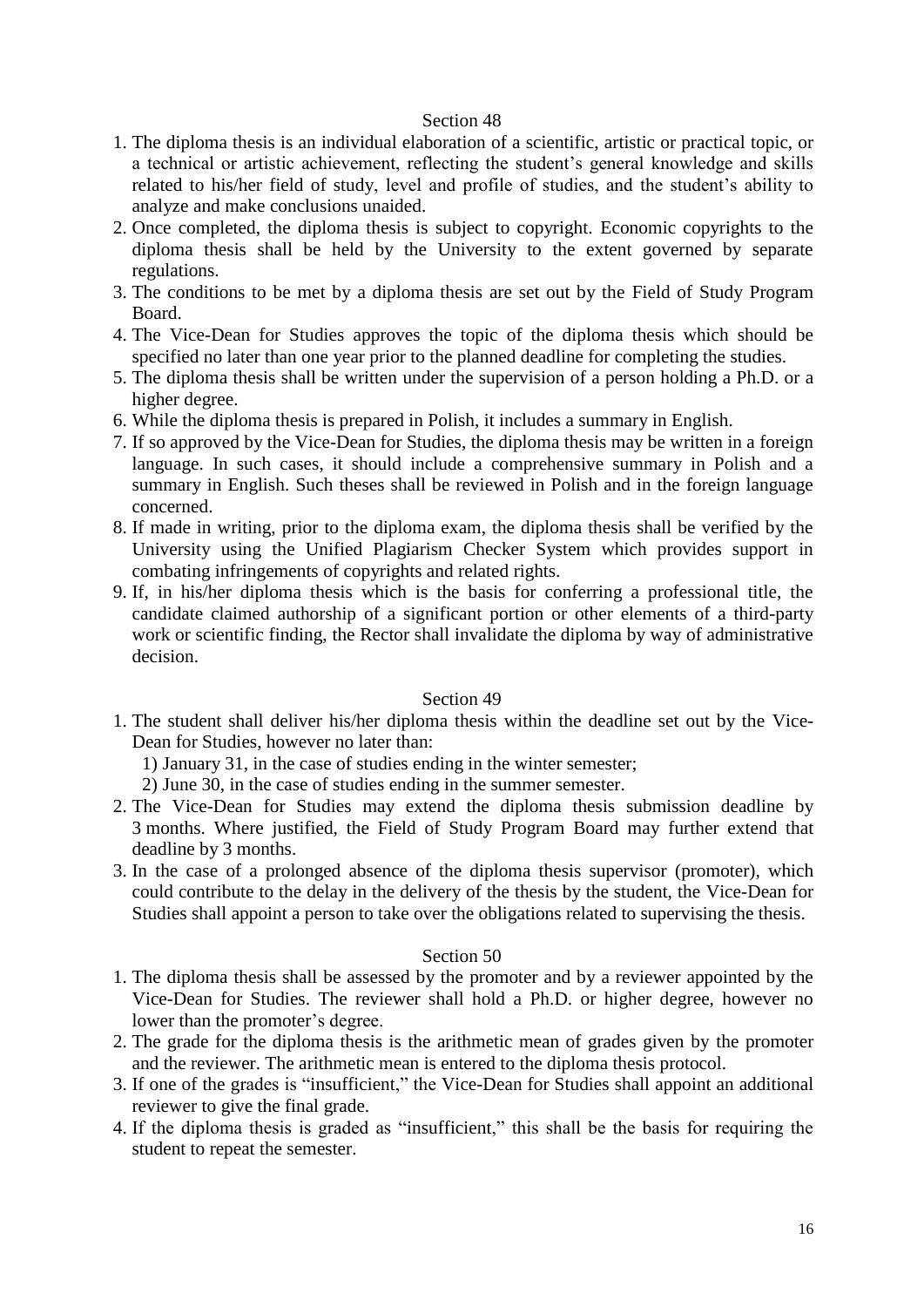5. The reviews of the diploma thesis are public, except if the subject matter of the thesis is a legally protected secret.

#### Section 51

- 1. The Field of Study Program Board shall specify the scope and form of the diploma exam, having regard to the ability to verify the student's learning outcomes. The exam may partially refer to the diploma thesis.
- 2. The resolution referred to in Para. 1 shall be communicated to the students and shall enter into force from the next academic year.
- 3. The student may take the diploma exam provided that he/she complied with the conditions set forth in the study program.
- 4. The date of the exam shall be set by the Vice-Dean for Studies. The exam shall take place no later than one month following the delivery date of the diploma thesis.
- 5. The diploma exam shall take place before a committee appointed by the Vice-Dean for Studies. The committee shall include a chairman and two or more examiners.
- 6. The committee shall be chaired by the Vice-Dean for Studies or a teacher appointed by him/her.
- 7. The diploma exam shall be conducted in the language of studies. Upon reasoned request submitted by the student, the diploma exam may be conducted in another language.
- 8. The scale of grades specified in Section 41 shall be applicable to the diploma exam.
- 9. In the case of the "insufficient" grade or an unexcused absence on the diploma exam, the Vice-Dean for Studies shall set another deadline.
- 10. The repeated diploma exam shall take place no earlier than one month and no later than 3 months following the first exam. The student's absence on the repeated diploma exam must be justified within 5 days of the designated exam date.

#### Section 52

- 1. The final result of studies shall be specified based on the average value of final grades for subjects provided for in the study program (the academic average), the diploma exam grade and the average grade for the diploma thesis, if required under the study program.
- 2. The final result of studies equals to 3/5 of the academic average plus 2/5 of the diploma exam grade. If a diploma thesis is required under the study program, the result of studies equals to 3/5 of the academic average plus 1/5 of the diploma exam grade plus 1/5 of the average grade for the diploma thesis.
- 3. The final result of studies is specified on the graduation diploma as per the following principle:
	- 1) from 4.51 to 5.00 bardzo dobry (*excellent*);
	- 2) from 4.21 to 4.50 dobry plus (*very good*);
	- 3) from 3.71 to 4.20 dobry (*good*);
	- 4) from 3.21 to 3.70 dostateczny plus (*satisfactory*);
	- 5) up to 3.20 dostateczny (*sufficient*).

- 1. The graduate shall receive his/her diploma of completion of studies as per the template approved by the Senate.
- 2. Within 30 days following the completion date of studies, the University shall provide the graduate with his/her diploma of completion of studies together with the supplement thereto, and 2 additional copies thereof.
- 3. Upon request of the graduate, the University shall deliver foreign-language copies of documents referred to in Para. 2.